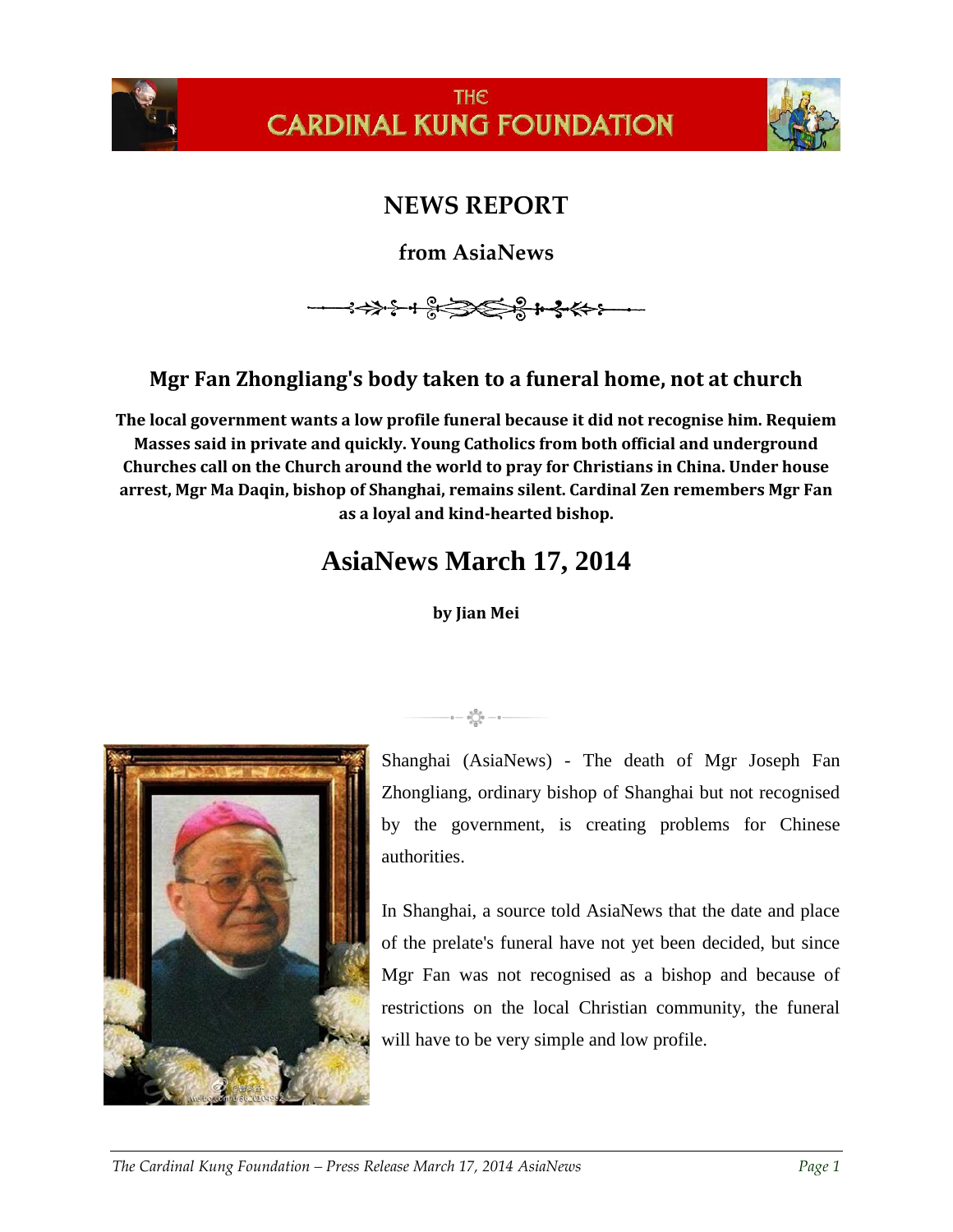The faithful wanted his body to lay in state at a local church to allow people to pay their respect and pray for him. Instead, his body was taken to a funeral parlour. Still, local authorities did allow Catholics to see the body, but only today and tomorrow, from 9 am to 5 pm.

Despite everything, a few priests were able to pay their respect and celebrated a requiem Mass for him privately and quickly.

An underground priest from eastern China described Bishop Fan as "a brave soldier of Jesus Christ and a model of the Church in China, especially for the clergy who should learn from him."

A source from the official Church said that the situation should remain complex in Shanghai; however, in a long run, young Catholics from both sides ought to cooperate and reconcile.

In fact, "it is high time that all the faithful be united in the Trinity," a young underground Catholic told AsiaNews, and ask for "the return of Mgr Thaddeus Ma Daqin," auxiliary bishop of Shanghai, who is currently under house arrest. Indeed, "We call on the whole Church around the world to pray for the Church in China that it might bring peace and joy to the world".

According to a statement by the Cardinal Kung Foundation, Bishop Fan had high fever for several days before he died.

Upon his death, an underground priest immediately performed a Mass in Bishop Fan's own flat for the repose of his soul.

Shortly after the Mass, several Shanghai government officials arrived and ordered Bishop Fan's body immediate move to a funeral home, the statement noted.

Since many Catholics are expected to attend his funeral, the underground Church asked the government to allow a funeral Mass at St Ignatius Cathedral, but the request was denied. Born in 1918, Bishop Fan was baptised in 1932 and joined the Society of Jesus in 1938 at the age of 20. He was ordained a priest in 1951.

In 1955, along with Bishop Ignatius Kung Pin-mei of Shanghai and many priests and laypeople, then Father Fan Zhongliang was arrested and charged with counter-revolutionary crimes.